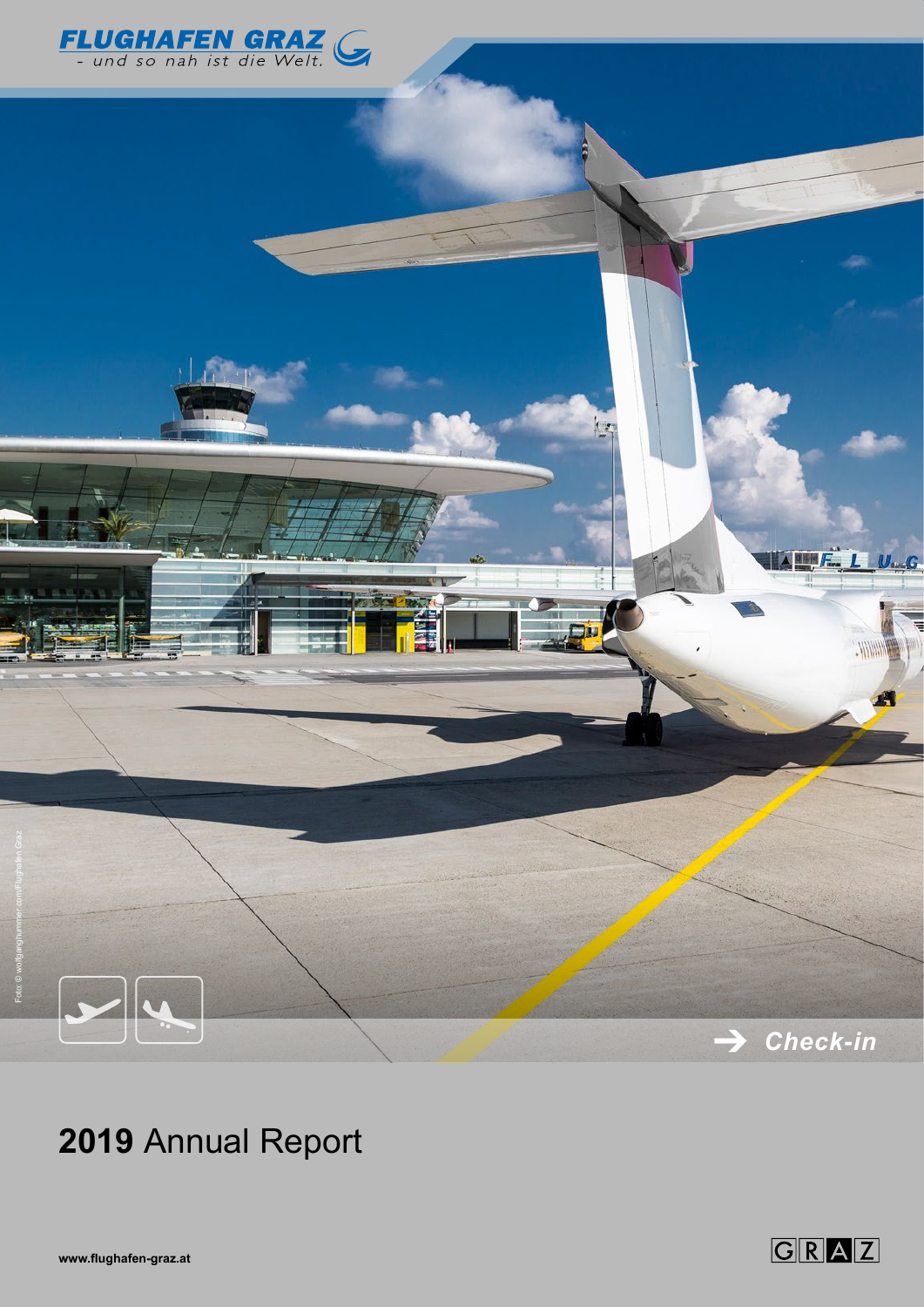## *TABLE OF CONTENTS*

| Group Structure                     | 3              |
|-------------------------------------|----------------|
| <b>Traffic Results</b>              | 5              |
| Economic Indicators                 | 6              |
| Report on Business Development      | $\overline{7}$ |
| Expected Development of the Company | 9              |

*IMPRINT*

**Published by** Flughafen Graz Betriebs GmbH

**Responsible for content** Flughafen Graz Betriebs GmbH

**Layout** achtzigzehn – Agentur für Marketing und Vertrieb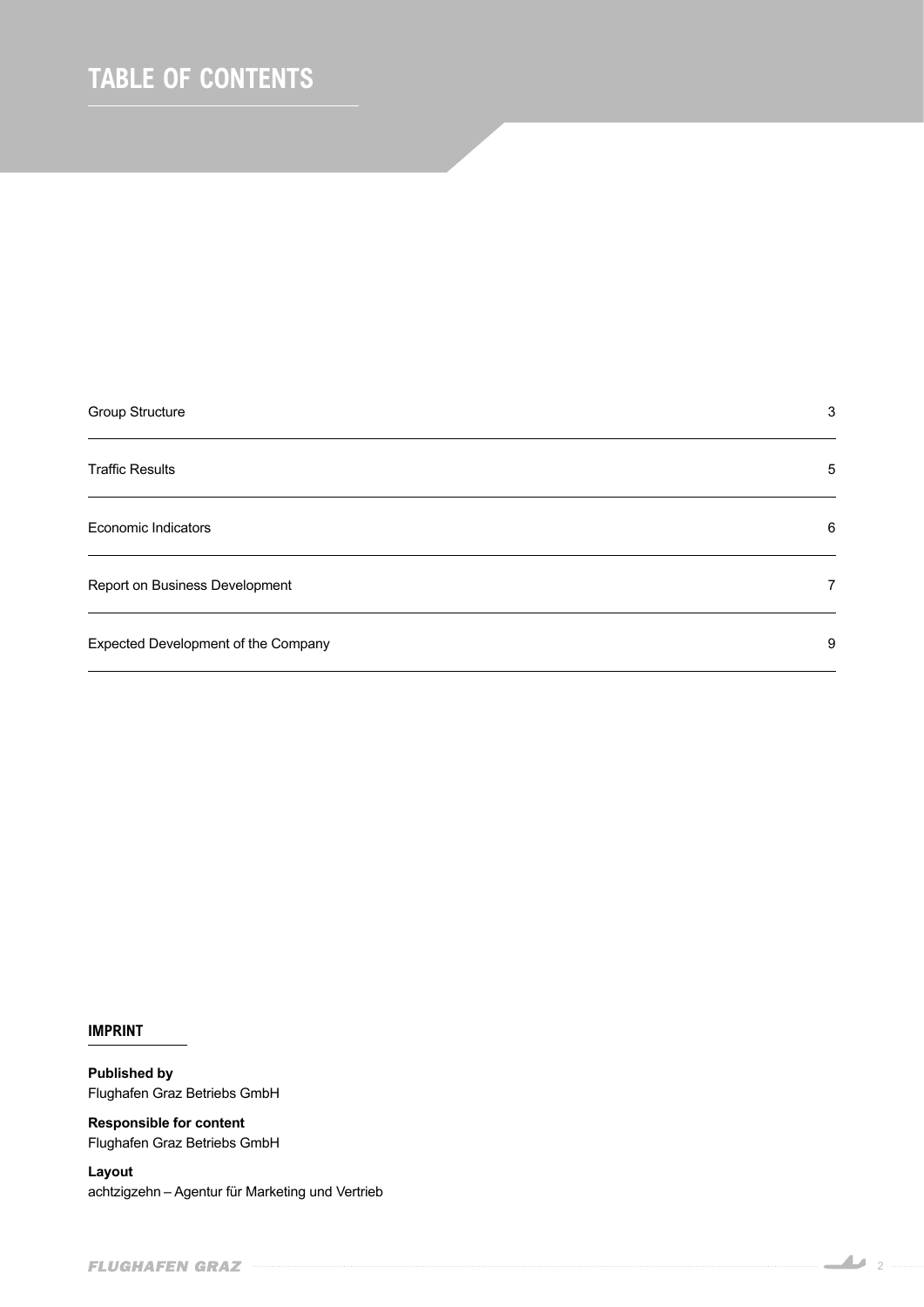## *GROUP STRUCTURE*

## *FLUGHAFEN GRAZ BETRIEBS GMBH, FELDKIRCHEN BEI GRAZ*

#### **Shareholders**

- $\blacksquare$  99,9 % Holding Graz -Kommunale Dienstleistungen GmbH, Graz
- 0,1 % GSU Gesellschaft für Strategische Unternehmensbeteiligungen m.b.H., Graz

### **Meeting of shareholders/Owner's representatives:**

Dipl.-Ing. Wolfgang Malik, Chairman of the Board of Holding Graz – Kommunale Dienstleistungen GmbH

Mag. Barbara Muhr, Member of the Board of Holding Graz – Kommunale Dienstleistungen GmbH (till 31.08.2020)

Mag. Dr. Gert Heigl, Member of the Board of Holding Graz – Kommunale Dienstleistungen GmbH

#### **Supervisory Authority**

Ministry of Transport, Innovation and Technology, the highest civil aviation authority in Austria

#### **Managing Directors**

Mag. Gerhard Widmann

Mag. Jürgen Löschnig (since 01.01.2021: Wolfgang Grimus, EMBA and Mag. Jürgen Löschnig)

**Authorised signatory** Ing. Johann Fasching



### *AFFILIATED COMPANIES (FULLY CONSOLIDATED)*

## *FLUGHAFEN GRAZ BODENSERVICES GMBH, FELDKIRCHEN BEI GRAZ*

#### **Shareholders/Owners**

- 93 % Flughafen Graz Betriebs GmbH, Feldkirchen bei Graz
- 7 % Swissport DACH Holding AG

## **Shareholders' Committee**

Mag. Gerhard Widmann (Chairman), Flughafen Graz Betriebs GmbH

Dirk Schmitt, Swissport Cargo Services Deutschland GmbH

## **Managing Director** Mag. Gerhard Widmann

**Authorised signatory**

Michael Hirt



## *AIRPORT PARKING GRAZ GMBH, FELDKIRCHEN BEI GRAZ*

#### **Shareholders/Owners**

- 85 % Flughafen Graz Betriebs GmbH, Feldkirchen bei Graz
- 15 % APCOA Parking Austria GmbH, Wien

#### **Shareholders' Committee**

Mag. Gerhard Widmann (Chairman), Flughafen Graz Betriebs GmbH

Ing. Johann Fasching, Flughafen Graz Betriebs GmbH

Mag. Stefan Sadleder, Geschäftsführer APCOA Parking Austria GmbH

## **Managing Director**

Mag. Gerhard Widmann



3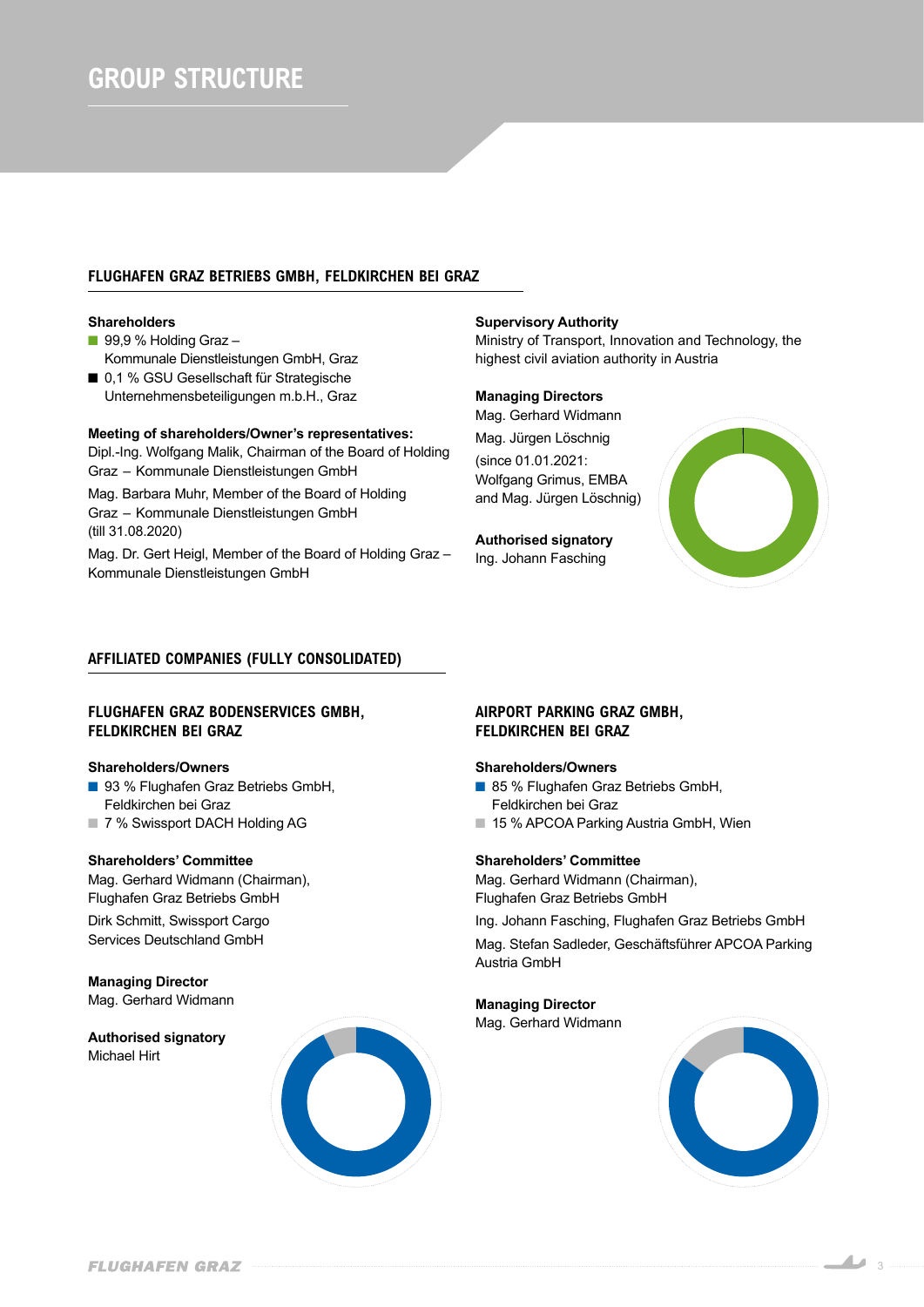## *GROUP STRUCTURE*

## *EQUITY-ACCOUNTED INVESTMENTS*

## *FLUGHAFEN GRAZ SICHERHEITSDIENSTE GMBH, FELDKIRCHEN BEI GRAZ*

## **Shareholders/Owners**

- 49 % Flughafen Graz Betriebs GmbH, Feldkirchen bei Graz
- 51 % Securitas Sicherheitsdienste GmbH, Wien

## **Shareholders' Committee**

Mag. Martin Wiesinger (Chairman), Securitas Sicherheitsdienstleistungen GmbH

Paul Divjak, Securitas Sicherheitsdienstleistungen GmbH Mag. Gerhard Widmann, Flughafen Graz Betriebs GmbH Ing. Johann Fasching, Flughafen Graz Betriebs GmbH

### **Managing Directors**

Mag. Ingo Almer Gerhard Amtmann



## *SWISSPORT CARGO SERVICES GRAZ GMBH, FELDKIRCHEN BEI GRAZ*

#### **Shareholders/Owners**

- 49 % Flughafen Graz Betriebs GmbH, Feldkirchen bei Graz
- 51 % Swissport Cargo Services Austria GmbH

## **Managing Directors**

Mag. Gerhard Widmann, Flughafen Graz Betriebs GmbH

Willi Ruf, Swissport Cargo Services Deutschland GmbH (till 31.10.2020)

Bernd-Hennig Dieter, Swissport Cargo Services Deutschland GmbH (since 01.11.2020)

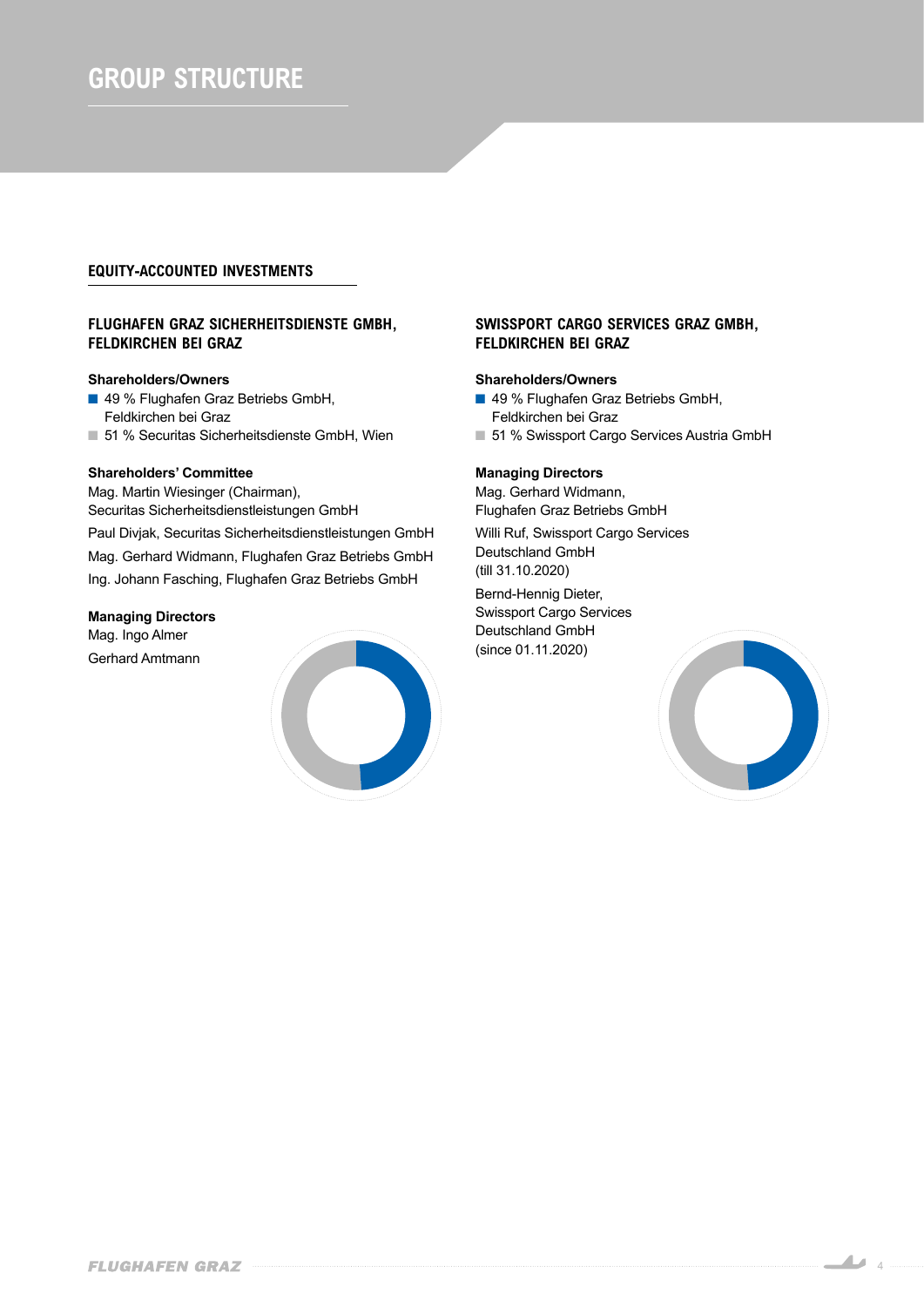## *TRAFFIC RESULTS*

*PASSENGER NUMBERS*



*CARGO VOLUME IN TONS*



## *FLIGHT MOVEMENTS GENERAL AVIATION*



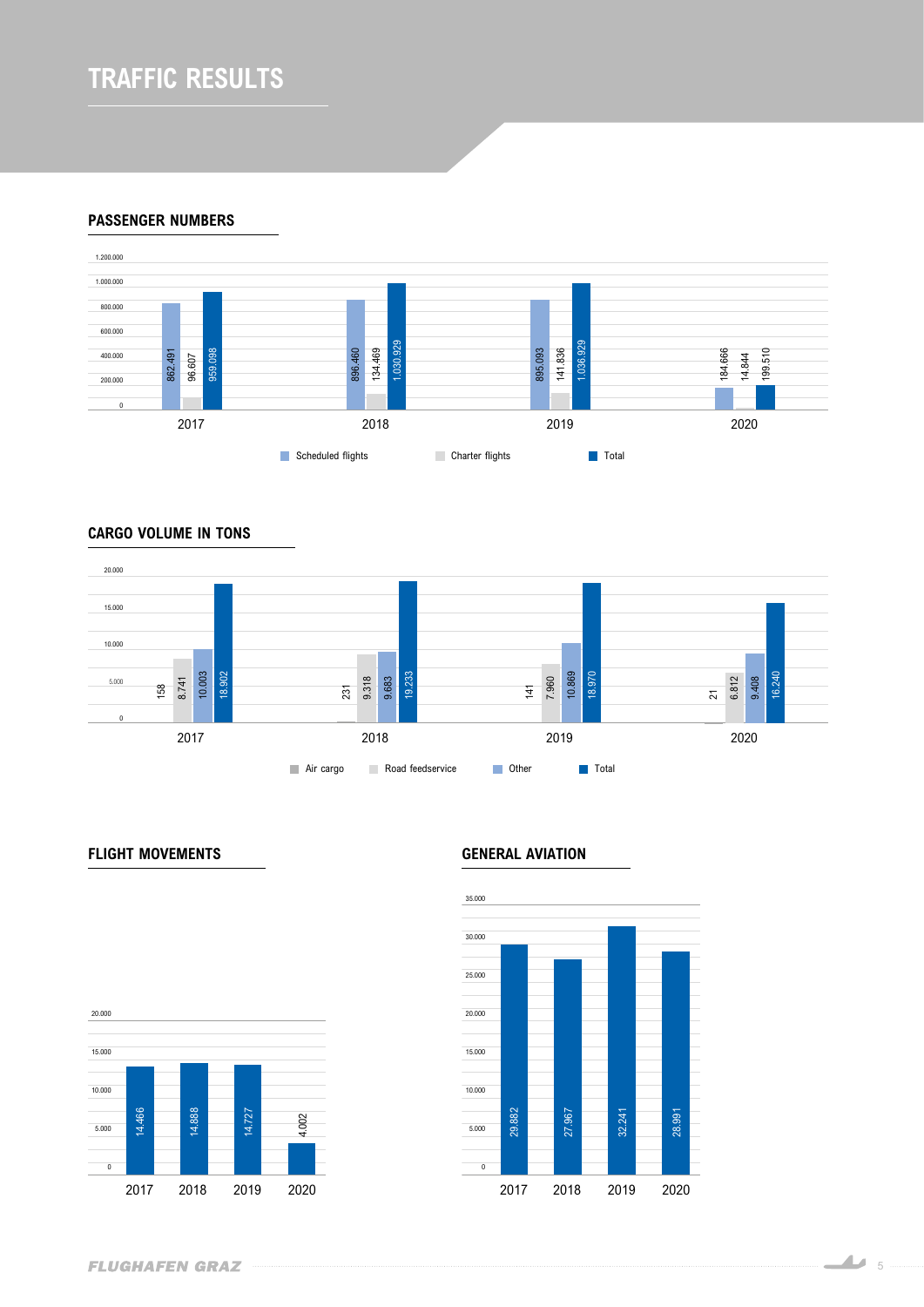## *ECONOMIC INDICATORS*

| in EUR'000                  | 2018   | 2019   | 2020     |
|-----------------------------|--------|--------|----------|
| <b>RESULT OF OPERATIONS</b> |        |        |          |
| Sales revenue               | 36,267 | 37,302 | 14,653   |
| of which Aviation           | 29,400 | 29,867 | 7,757    |
| of which Non-Aviation       | 6,867  | 7,435  | 6,896    |
| Earnings before taxes       | 7,901  | 8,332  | $-4,343$ |
| Profit for the year         | 6,028  | 6,082  | $-4,329$ |
| Return on sales             | 22%    | 23%    | $-29%$   |
| Return on equity            | 14%    | 14%    | $-7%$    |
| Return on total assets      | 11%    | 11%    | $-6%$    |
| <b>EBITDA</b>               | 11,735 | 12,064 | $-549$   |
|                             |        |        |          |

## *ASSET AND FINANCIAL SITUATION*

| Investments                                   | 1,053  | 1,744  | 812      |
|-----------------------------------------------|--------|--------|----------|
| Cash flow (from ordinary business activities) | 12,366 | 9,615  | $-4,410$ |
| Equity                                        | 58,550 | 60,703 | 56,374   |
| <b>Balance sheet total</b>                    | 76,563 | 78,529 | 70,142   |

<u>16</u>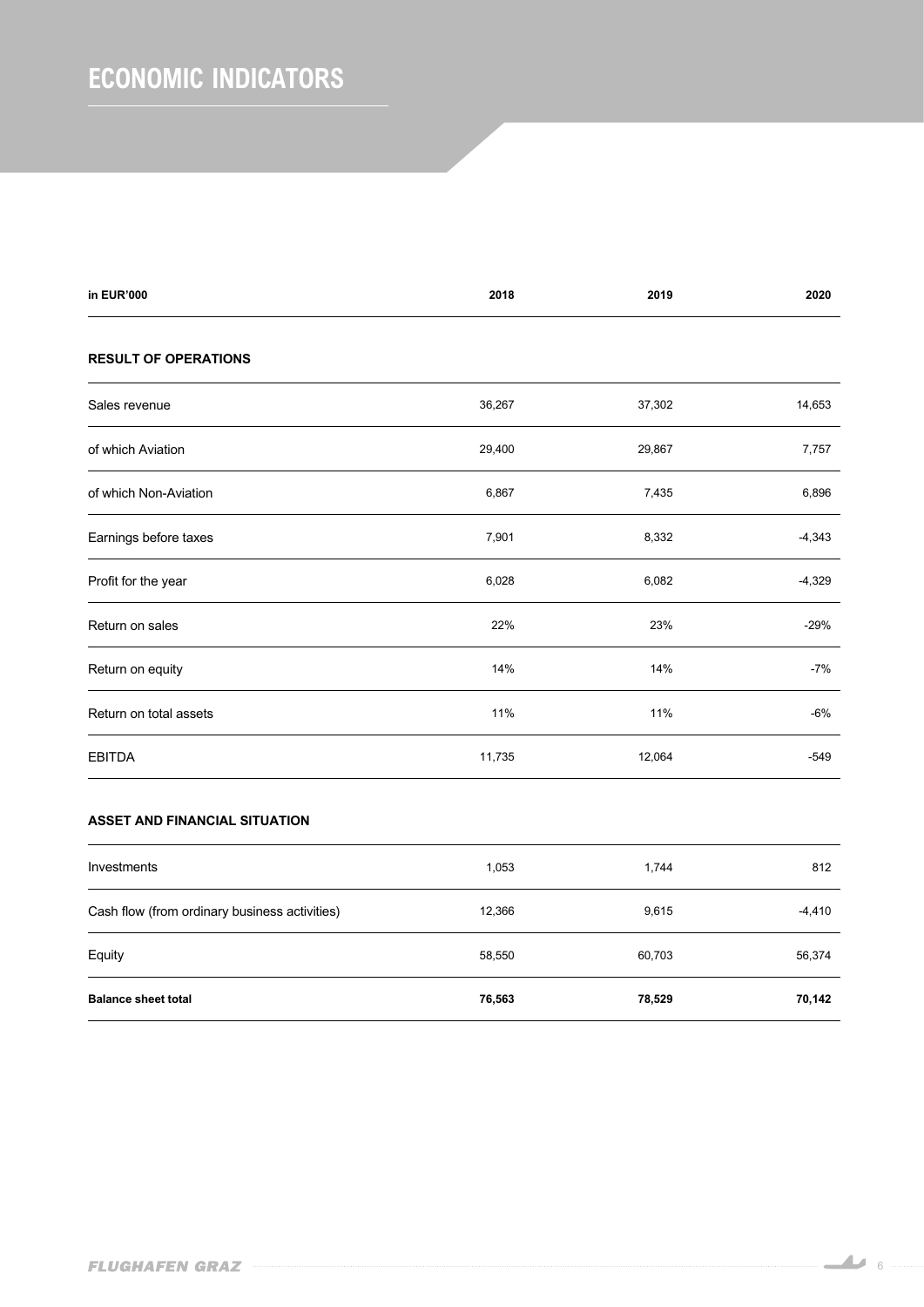## *REPORT ON THE COURSE OF BUSINESS, ON EARNINGS AND THE COMPANY'S SITUATION IN 2020*

*The Corona virus and the lockdowns imposed as protective measures as well as the closing of borders have temporarily brought passenger air transport activity to an almost complete standstill in many countries and thus caused strong declines in the entire air traffic sector. Many airlines, including AUA, which back in 2019 had reported the highest number of passengers at Graz Airport, grounded their fleet for several weeks at a time. Graz Airport is strongly affected by this decline in passengers. While it closed 2019 as the best year in its history, passenger numbers and flight traffic decreased significantly from the second week in March of 2020 with the last regular scheduled flight starting on 20 March. It was only in the middle of June, i.e. more than 3 months later that Austrian Airlines restarted its flight connection to Vienna. Scheduled flights to other destinations like Frankfurt, Düsseldorf, Stuttgart and Amsterdam and some chartered*  flights restarted to and from Graz during summer. Then, all *scheduled flights were cancelled again when the second lockdown started, apart from the flights to Vienna and some special flights. KLM restarted its flights to Amsterdam on 20 December.*

*In view of 199,510 air travellers (2019: 1,036,929), the airport welcomed 80.76% passengers less than in 2019. That is a severe slump after two record years.*

*184,666 passengers (2019: 895,093) used scheduled flights from/to Graz (-79.37% compared to 2019).*

*And at least 14,844 passengers (2019: 141,836) still took chartered flights to holiday destinations, despite the Corona virus threat (-89.55% compared to 2019). Those were mainly flights to Rhodos, Heraklion and Santorini.*

*However, it was not only flight traffic that was affected by COVID-19 at Graz Airport. Graz Airport's event area which had been well booked in 2019 and held about 290 events, welcomed significantly less guests from the middle of March; only 90 events were organised in the entire year of 2020. The duty-free shop closed in spring/early summer for months, small shops like Destillerie Bauer or Domain Kilger have been closed since March due to the low number of customers.*

*In summary, it is true to say that the air traffic sector is, together with the entire travel industry, one of the economic sectors that was hardest hit by the impacts of the Corona crisis.*

*At the same time, it is worth mentioning that Graz Airport is a system-relevant infrastructure playing an important role in public service. Both the police and ÖAMTC (the Austrian Automobile Club) maintain helicopter bases here, important flights of the military started and landed here and freight shipments were made (for instance, protective equipment and masks were brought to Styria via the freight area at Graz Airport). The SPAR super market, an important grocery facility for people living in the surrounding municipalities, and the car rental companies that are located in the terminal building were still open to the public.*

*Graz Airport reacted immediately to the spread of the Corona virus. Staff members took some of their vacation entitlements and used up time credits already in the month of March. Beginning with the 1st of April, the entire staff started performing short-time work. Operating hours were restricted as far as possible which saved even more personnel expenses. When it became apparent that the crisis would not be over soon, a stringent cost cutting programme took effect immediately which has been challenging Graz Airport until today.*

*The "COVID-19" subsidies granted by the federal government were used – wherever possible. Those are, however, only short-time work and other personnel support measures. The costs for maintaining the system-relevant infrastructure must be borne by Graz Airport, since it is currently not entitled to such government support measures like a subsidy granted in Austria for the fixed costs arising in companies and cannot benefit from the compensation granted by the government for lost revenue.*

## *FREIGHT*

*The effects of COVID-19 are also palpable in the air freight trend at Graz Airport, even though to a much lower extent. Swissport Cargo Services Graz GmbH, the joint subsidiary of Swissport Cargo Services Austria and Flughafen Graz Betriebs GmbH which has been active since 1 February 2016, reported a decline of 14.39% in freight volume which is down to 16,240 tonnes compared to 2019 (18,970).*

*The reduction of flight traffic naturally also resulted in a decrease of transported freight for import and export, which is reflected in a decline of 85.21% compared to 2019 (2020: 21 tonnes; 2019: 141 tonnes). The decline in replacing import*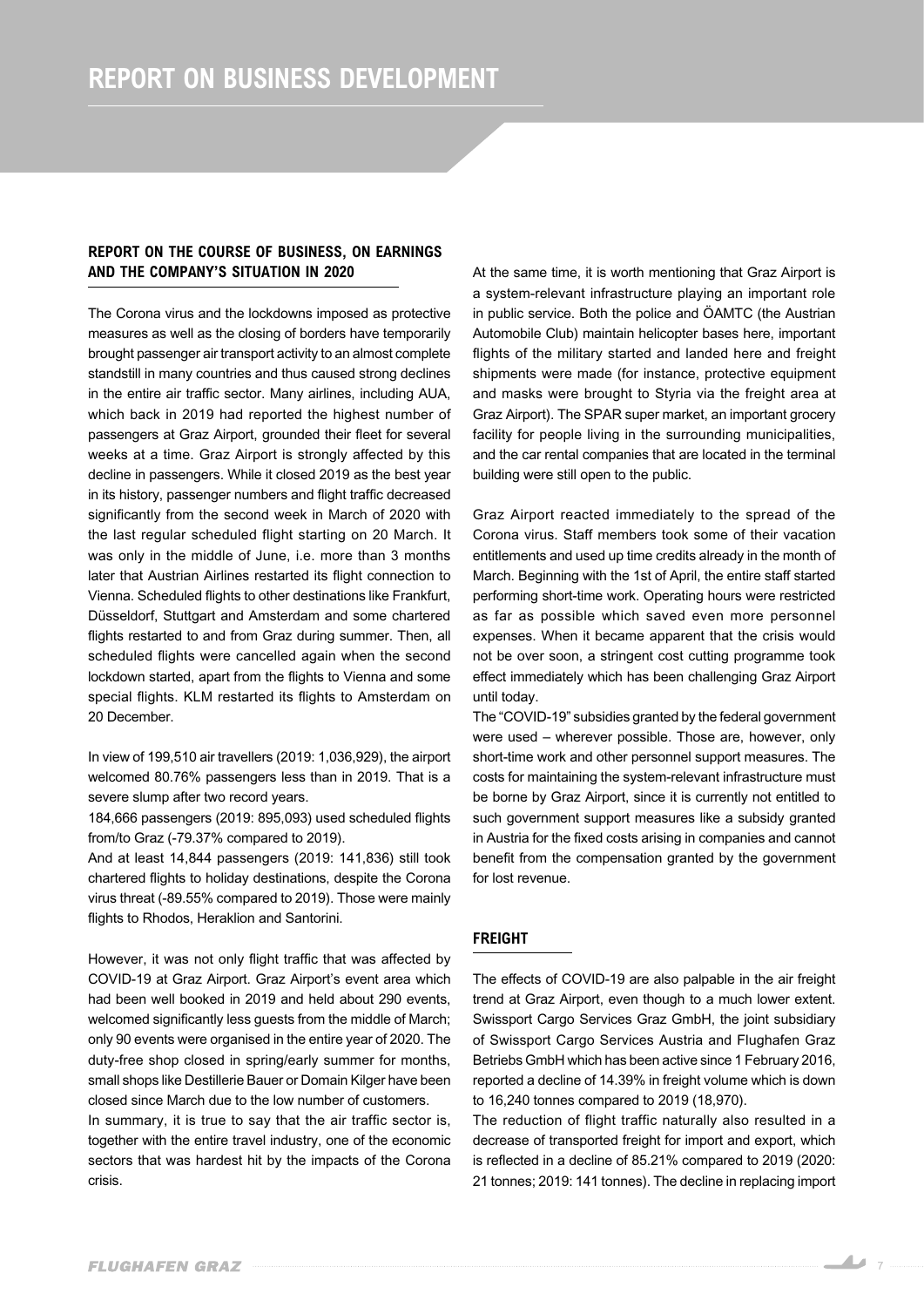*and export transports made in trucks is comparatively low at 14.42% (2020: 6,812 tonnes, 2019: 7,960 tonnes).*

*A positive trend occurred particularly in exports where large tonnages were handled, e.g. in October for customers from the pharmaceutical sector. The total decline in this segment thus only amounts to 4.98%. As for imports, cost-cutting measures taken by Airlines and direct deliveries to customers had a negative effect and led to a reduction of 65.70%.*

*Forwarder handling went down in 2020 by 13.4% (2020: 9,408 tonnes, 2019: 10,869 tonnes). This decline was comparatively low since companies interested in a sensitive handling once again attached importance on the good cooperation with their handling agent on site and the trust they have in them. This trend could be observed mainly for large pharmaceutical export tonnages.*

*Staff members working in the freight department have also been doing short-time work since the beginning of April.*

### *AIRLINE RANKING*

*Lufthansa takes first place in the ranking of airlines with the highest number of passengers, with 81,739 flight passengers, before Austrian Airlines with 65,796 passengers. Air Dolomiti follows in 3rd place – it flies to Munich jointly with Lufthansa. Next in line are Swiss International (8,211 passengers), KLM Cityhopper (7,403 travellers) and Corendon Airlines EU (6,957 passengers).*

#### *INVESTMENT MANAGEMENT*

*Flughafen Graz Betriebs GmbH holds a 49% stake in Flughafen Graz Sicherheitsdienste GmbH (FGSG) which is engaged with performing safety controls pursuant to the Luftfahrtsicherheitsgesetz (LSG –Law on the Protection of the Security of Aircrafts).*

*Flughafen Graz Betriebs GmbH holds a 85% stake in Airport Parking Graz GmbH (APG) which has been responsible for parking space management at Graz Airport since 1 January 2003.*

*A share of 49% in the cargo joint-venture Swissport Cargo Services Graz GmbH which has been operating Cargo Services Austria GmbH jointly with Swissport since February 2016 is held by Flughafen Graz Betriebs GmbH. The value of this participation was reduced to zero, due to the* 

*negative results in the past and the weak earnings situation to be expected in the future.*

## *INVESTMENTS / MAJOR MAINTENANCE MEASURES*

*The investment programme was assessed for urgently necessary matters and reduced accordingly, also on account of the restricted air traffic caused by the COVID-19 pandemic. Safety and IT devices which had reached the end of their useful lives were still exchanged. Investments were also made in IT equipment for video and home-office use. The new flight path and noise measuring station was commissioned and will be operated in cooperation with the province of Styria. A gritting vehicle, including urea spreader, was procured as a replacement device. The relaunch of the VIP Lounge is planned for 2021, plans started in 2020.*

#### *HUMAN RESOURCES*

*The COVID-19 pandemic has a huge impact particularly on the human resources segment.*

*184 (2019: 203) staff members were employed on 31/12/2020, 81 of which women and 103 men. The average headcount was 201 employees (2019: 209). From 21 March 2020 until the end of the year, all employees used the option to perform short-time work, due to the pandemic and the strongly declining air traffic. The reduction in the number of employees until the end of the year could be achieved by some staff members retiring or exiting the company. In addition to using short-time work, we achieved more flexibility in employment by concluding part-time retirement agreements and by leasing employees to other divisions of the parent company or to the city of Graz (e.g. Contact Tracing).*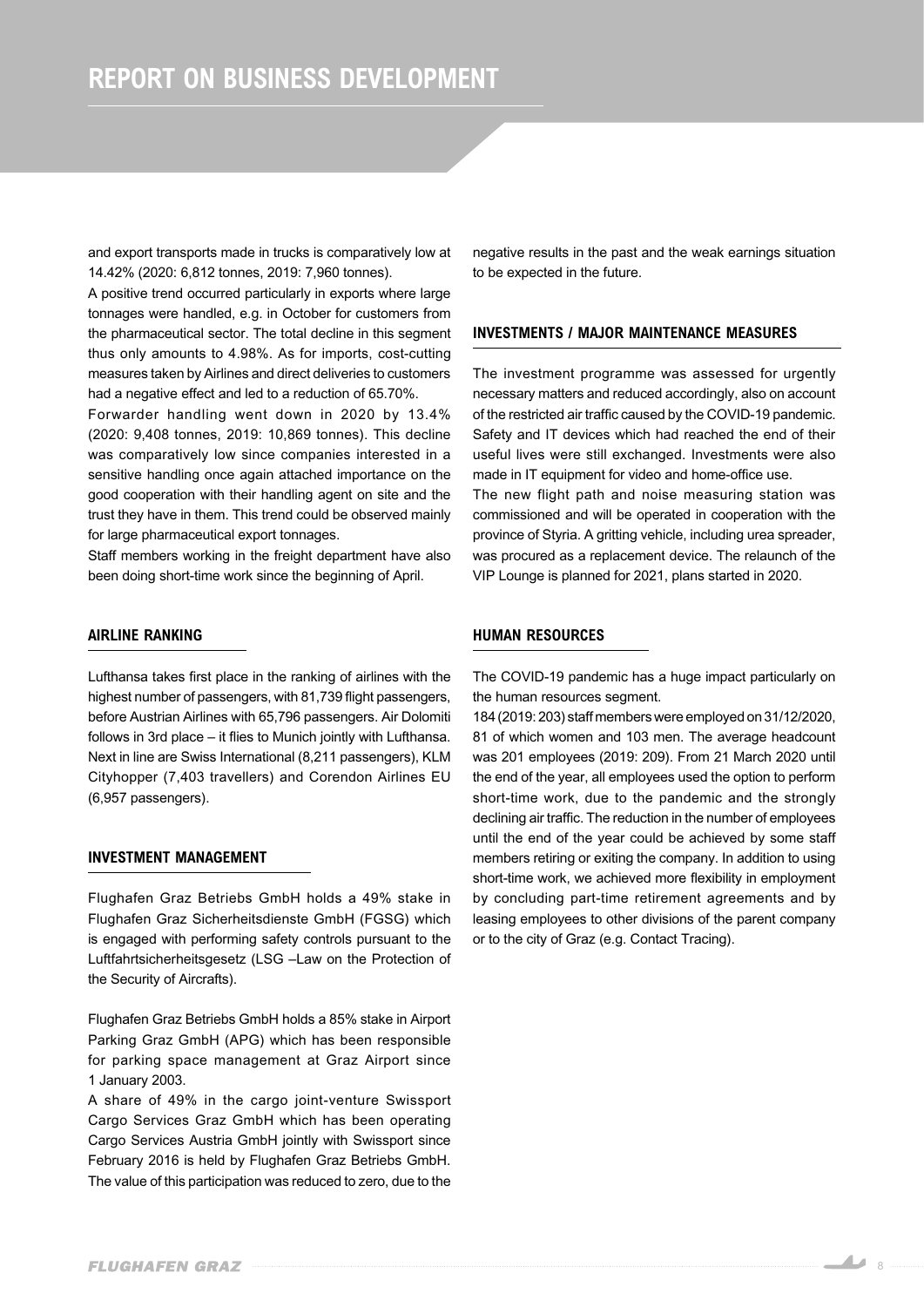## *RISK AND FORECAST REPORT – FORESEEABLE DEVELOPMENT OF THE COMPANY*

#### *a. Risks*

*The COVID-19 pandemic had a strongly negative effect on the air traffic industry. Despite comprehensive vaccination and test strategies, the demand for air traffic and with it the number of passengers will only recover gradually. It is to be expected that the number of air travel passengers will only reach its pre-crisis level from 2024/2025.*

*The climate change will exert increasing pressure on the aviation industry and air traffic sector in the future. Graz Airport which has been working on a reduction of its CO2 emissions for many years but is unable to exert any influence on what measures are taken above the clouds, will thus be affected as well. The pressure to fly more economically and ecologically will increase. While experts report that intensive work is being conducted on finding new technical solutions, neither electronic flying nor synthetic fuels are ready for serial production yet. And the industry is coming under time pressure, since the development and life cycles of aircrafts are significantly longer than those in the automotive sector. But, one must not forget in this undisputedly important discussion that air traffic accounts for only 2.7% of the global CO2 emissions. This number ascends to only 0.52% within Europe. Austrian air traffic accounts for a share of only 0.16% in Austria's CO2 emissions.*

*Naturally, the local, economic, demographic and tourist trends within the catchment area of a regional airport are of decisive importance for its traffic development. These factors are, however, assessed as being permanently positive for the greater Graz region in the upcoming years. It is particularly the demographic development which will be characterised by more people moving to the region, so that risks in this field can be considered to be low. Another typical risk for the industry are changes in regulatory conditions which might give rise to high investments. Such essential developments are currently unknown. The investments necessary for any currently foreseeable changes are laid down in economic plans and forecast calculations.*

*The company's liquidity consists predominantly of accounts receivable from affiliated companies in the context of intragroup netting arrangements with the parent company. In view*  *of the negative annual result, cash needed to be requested from cash pooling, despite the limited investment activities. Inventories fell from EUR 12.5 million to EUR 9 million on 31/12/2020. But, the company's liquidity is still secured for the foreseeable future so that the company will be able to meet its current payment obligations in due time.*

*Additional cash of EUR 2,362 thousand was provided to the company in a capital increase of 24 Feb. 2021.*

#### *b. Forecast*

*All experts agree: the aviation industry will recover only slowly from the Corona crisis. Eurocontrol estimates that the European air traffic will achieve about 50 percent of its pre-crisis level in 2021. In 2020, it had declined by 55 percent. According to Eurocontrol, the number of passengers in Europe declined by 1.7 billion. In Austria, the number of aircraft movements fell from 1.37 million by 57 percent to 591.000.*

*The Airport Industry Connectivity Report 2020 issued by the ACI Europe (Airports Council International) stated that 6,000 flight routes were cancelled in Europe.*

*Eurocontrol expects that the industry will recover to pre-crisis levels not earlier than in 2024.*

*The year 2021 starts under difficult circumstances with lockdowns in many countries and various entry and quarantine requirements that are aggravating the situation. After the Christmas holidays, AUA reduced its offer for the 1st quarter to 10-15% of the previous year's numbers. All parties are working intensively on a restart of the flight routes to Düsseldorf, Frankfurt, Munich, Stuttgart and Zurich.*

*Despite an increased lockdown in December, KLM restarted the connection to Amsterdam so that Graz is connected to two hubs at the beginning of 2021. A switch to night stops toward the end of March will allow for better transfer times to more destinations from Amsterdam.*

#### *But, there is also reason for some optimism:*

*The travel industry is cautiously optimistic for its summer flight plans. Airline partners are working intensively on connecting up to 8 destinations / hubs to Graz in regular service. Travel agencies have prepared an attractive programme for the tourism sector with 33 weekly holiday connections*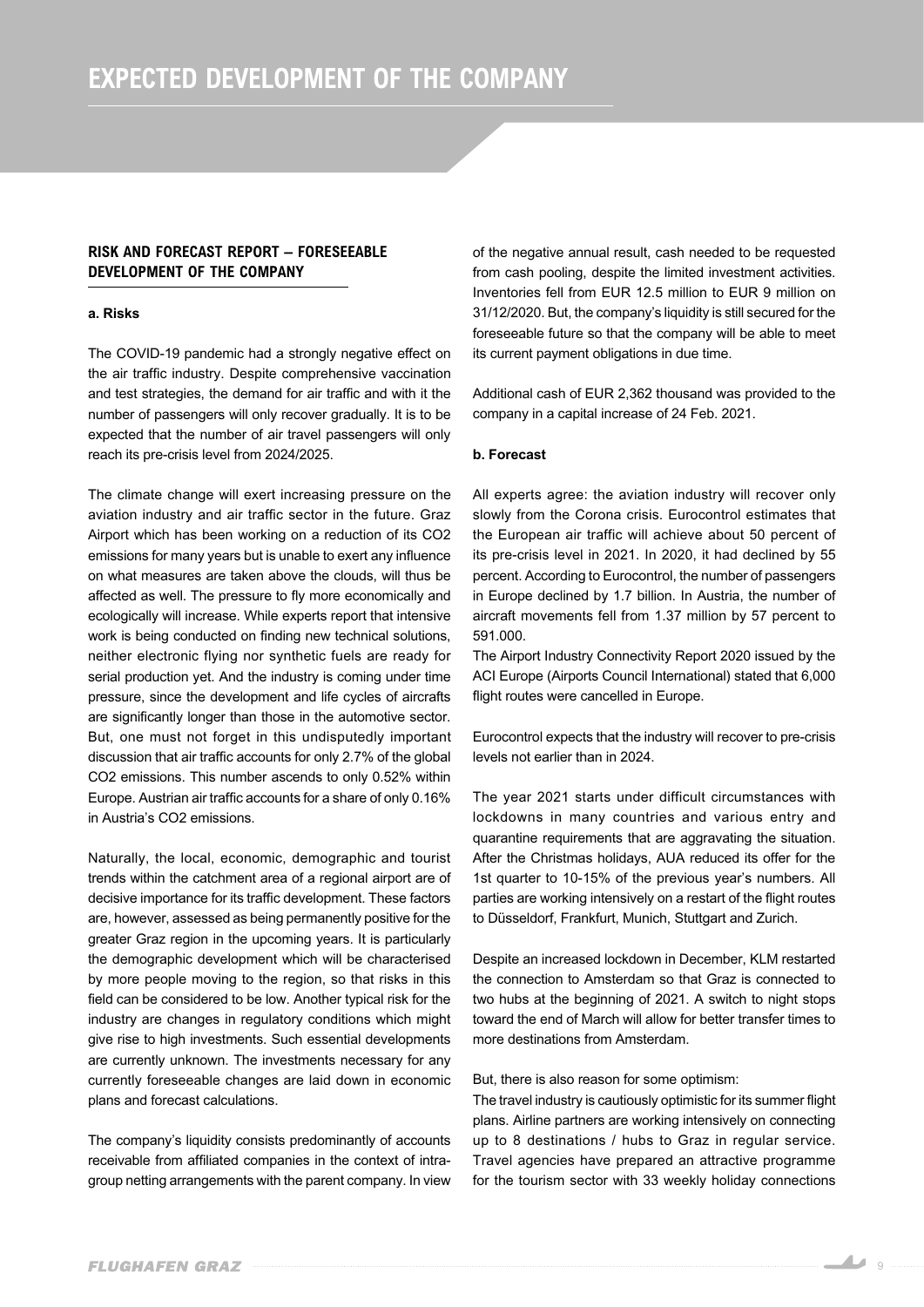## *EXPECTED DEVELOPMENT OF THE COMPANY*

*to 15 destinations, including new destinations like Naxos, Karpathos, Zakynthos and Calvi and a number of short and city trips from/to Graz. The success of this summer timetable will ultimately depend on the further course of the pandemic and the number of infections.*

## *Feldkirchen, 26 February 2021*

### *The Management*

*Wolfgang Grimus, EMBA Mag. Jürgen Löschnig*